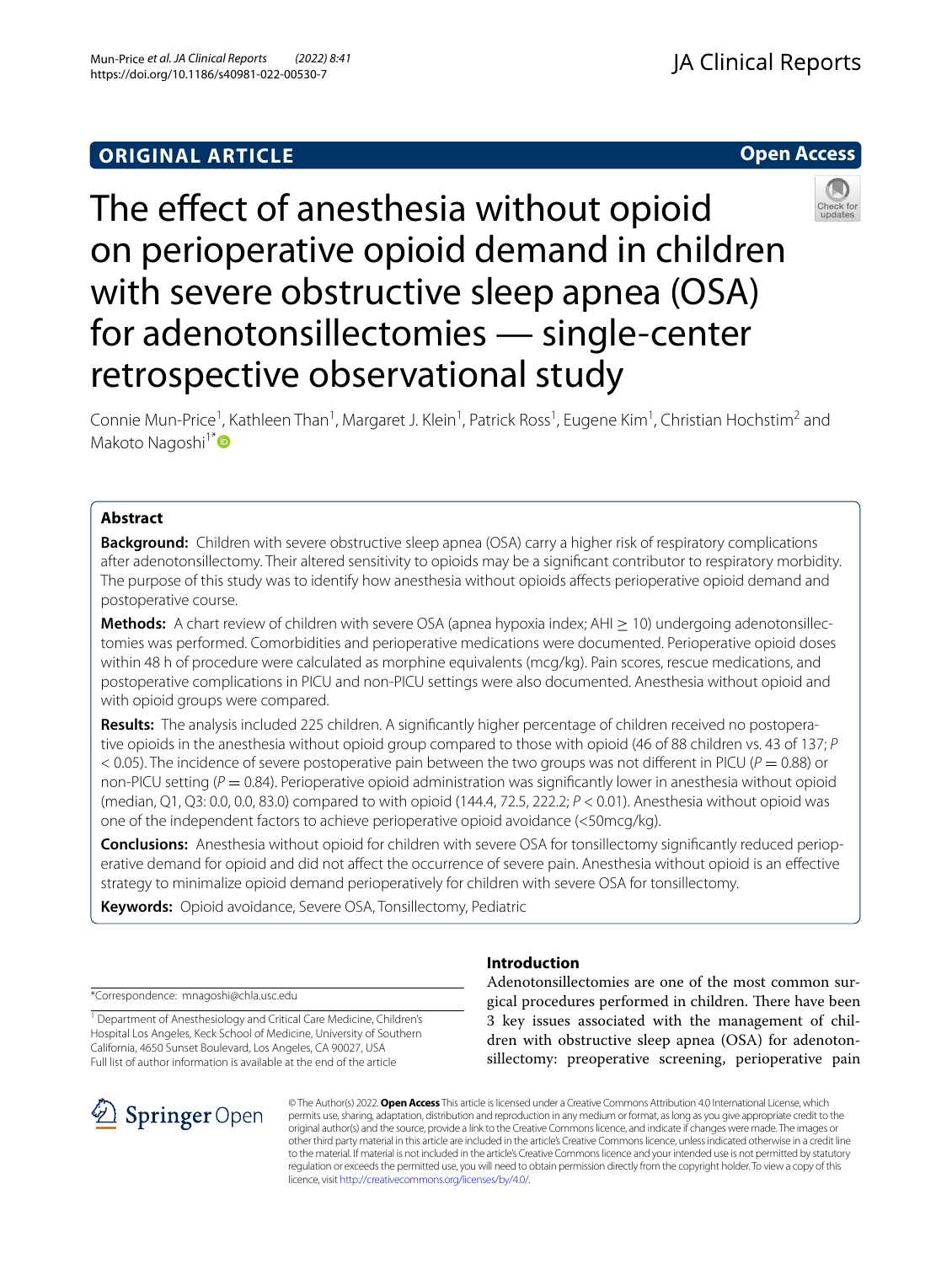management, and postoperative disposition [[1\]](#page-8-0). Those children with OSA undergoing adenotonsillectomy are at higher risk for respiratory complications postoperatively, especially those with severe OSA  $[2]$  $[2]$ . Their altered sensitivity to opioids may be a signifcant contributor to respiratory morbidity [\[3\]](#page-8-2). To date, there have been multiple studies attempting to identify opioid titrating or sparing for children with OSA undergoing adenotonsillectomies using diferent types of analgesic strategies including reduced opioids, nonsteroidal anti-infammatory drugs, acetaminophen, ketamine, and dexmedetomidine  $[4-13]$  $[4-13]$ . To address the issue of opioid avoidance, we focused on children with severe OSA, which we believe to be the most vulnerable population to have respiratory complications after adenotonsillectomy. As there is no standardized anesthetic protocol for children with severe OSA undergoing adenotonsillectomy, decisions regarding the use of opioid medications are at the discretion of the anesthesia team. Individual patient characteristics and information available from the preoperative assessment are used to guide this decision-making. The purpose of this study was to identify how anesthesia without opioid afects postoperative opioid demand as a primary outcome and postoperative course including pain, rescue medications, and complications as a secondary outcome in children with severe OSA undergoing adenotonsillectomies.

# **Materials and methods**

## **Data collection**

This was an IRB-approved study at Children's Hospital Los Angeles. Children who underwent adenotonsillectomies were identifed through our anesthesia electronic medical record from January 1, 2009, to December 31, 2018. Our study period was divided into prior to January 1, 2014 (2009–2013), and after January 1, 2014 (2014– 2018), based upon FDA black box warning regarding codeine, increased literature regarding opioid avoidance at this time, as well as opening of a larger PICU providing more availability in our hospital.

Inclusion criteria were children (younger than 18 years old of age) who underwent adenotonsillectomies and carried a diagnosis of severe OSA defned by a polysomnogram (PSG) with apnea-hypopnea index (AHI)  $\geq$  10. All the children with severe OSA who underwent adenoidectomy had tonsillectomy. We extracted postoperative medication use as this level of AHI was a trigger for inpatient admission. Children with a tracheostomy were excluded. There were 28 children who were intubated and mechanically ventilated with fentanyl infusion for sedation in PICU. Those were also excluded from our current study due to fentanyl infusion.

Body mass index (BMI) percentile was calculated using the CDC pediatric BMI calculator using sex, age (years), height (meters), and weight (kilograms) at the time of the procedure. Based on BMI percentile, children were classified into 4 categories: BMI % < 5, underweight;  $5 \leq$  BMI % < 95, normal to overweight;  $95 \leq BMI$  %  $\leq$  98, obese; and BMI  $\% \geq 99$ , morbidly obese. We chose these BMI ranges separate from the CDC defnition as we anticipated a greater degree of obesity may be associated with the decision to avoid opioid medications. Based on AHI from the polysomnogram, children were classifed into 3 categories: AHI 10–19.9, AHI 20–39.9, and AHI  $\geq$  40.

Comorbidities were grouped using the following categories: craniofacial anomaly (cleft palate, craniosynostosis, Treacher-Collins syndrome, Goldenhar syndrome, mucopolysaccharidosis, Apert syndrome, Pfeifer syndrome, etc.), neuromuscular disease (cerebral palsy, Duchenne muscular dystrophy, mitochondrial disorder, seizure disorder, hydrocephalus, hypotonia, etc.), genetic syndrome (Down syndrome, Apert syndrome, Pfeifer syndrome, mitochondrial disorders, etc.), congenital heart disease (CHD), and abnormal echocardiogram (ECHO; defned as RV dilation and/or pulmonary HTN). Overlapping categories such as the presence of a syndrome and a craniofacial anomaly were counted in both categories. High-risk factors were picked based on previous reports including morbid obesity (BMI over 99 percentile for age), race = black, AHI > 20, PSG  $SO_2$  < 80%, PSG EtCO2 > 60 in addition to preexisting craniofacial anomaly, neuromuscular disease, or genetic syndrome [[14–](#page-8-5)[17\]](#page-8-6). Surgical techniques for tonsillectomy were classifed by anatomical approach (extracapsular or intracapsular) and device (coblator or non-coblator) [\[18](#page-8-7), [19\]](#page-9-0).

Intraoperative clinical care was provided at the discretion of the anesthesiologist as patients were not under a study protocol. In our hospital, all the children having adenotonsillectomies underwent general anesthesia with an endotracheal tube with sevofurane without or with opioid administration. Induction of anesthesia was either inhalational, intravenous, or a combination of both. Dexamethasone was routinely administered. Ondansetron was only avoided if requested by the otolaryngologist. Muscle relaxants which required reversal, dexmedetomidine, and/or ketamine administration were recorded.

Our Otolaryngology and Anesthesiology Departments are both involved in the planning for PICU admission. In retrospect, we admitted children to the PICU after tonsillectomy based on factors including higher AHI number ( $>30$ ), PSG O<sub>2</sub> Sat. <80%, comorbidities such as difficult airway, obesity, craniofacial anomaly, neuromuscular disease, genetic disorder, severe asthma, chronic lung disease, or congenital heart disease including pulmonary hypertension. These factors were reviewed preoperatively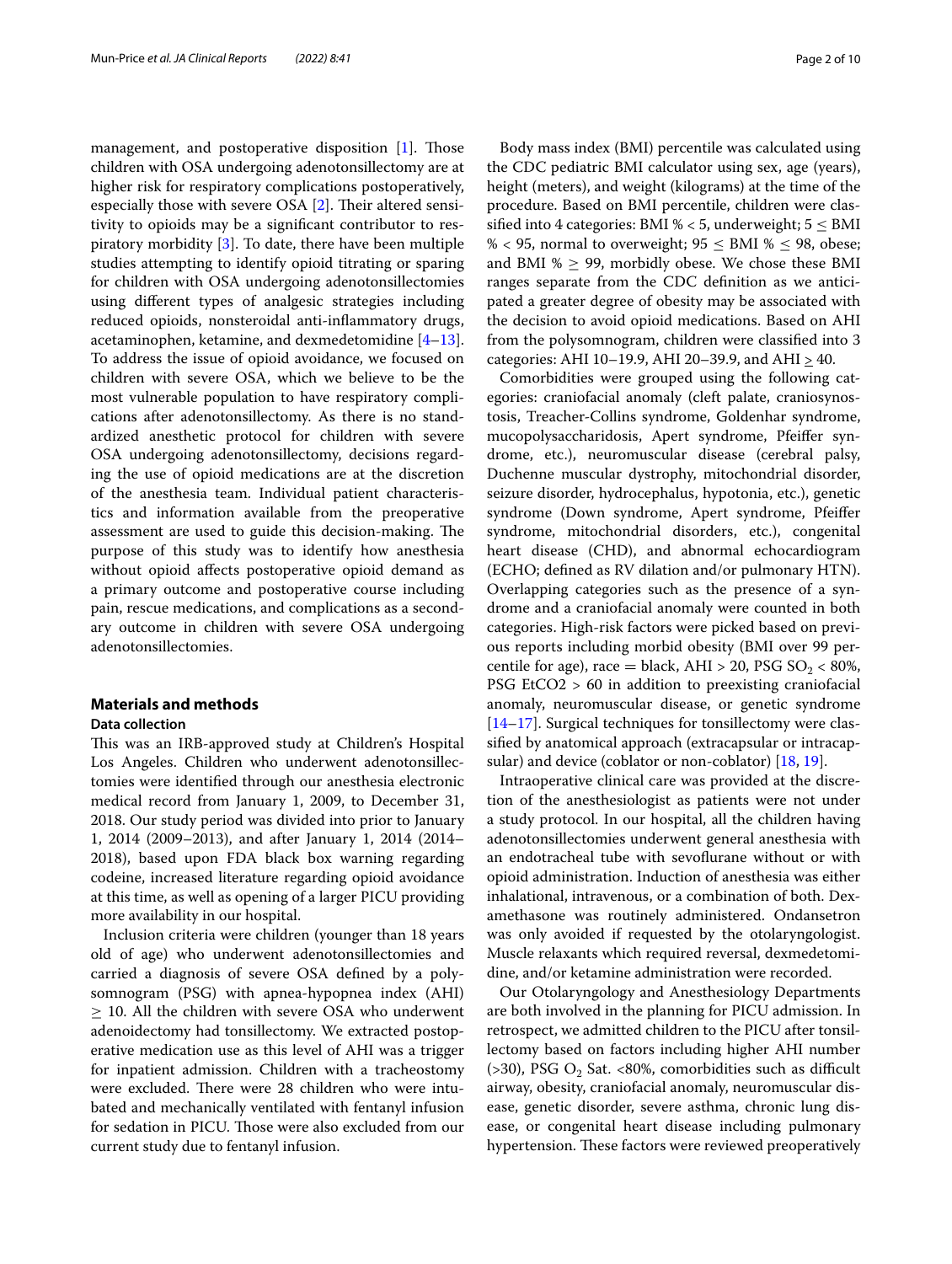and the PICU bed was reserved typically 1 to 2 days prior to the procedure.

Postoperative destination was recorded as pediatric intensive care (PICU) admission or non-PICU admission (postanesthesia care unit; PACU, then surgical floor admission). None of the children meeting inclusion criteria underwent ambulatory surgery.

Pain assessments for verbal and appropriate children using a Verbal Rating Scale (VRS) or FACES pain scale (0–10) and/or the FLACC pain scale for younger or nonverbal children. For FLACC and VRS, a score of 7–10 was considered severe pain and FACES pain scale of 8–10. In our institution, postoperative administration of opioids was the primary choice to manage children who sufered severe pain. For mild to moderate pain, acetaminophen or nonsteroidal anti-infammatory drugs (NSAIDs), either ibuprofen or ketorolac, were used in postoperative periods. Opioid administration for mild to moderate pain was considered only after consulting physicians (anesthesiologist, intensivist, or surgeon). The use of ketorolac in our hospital was very limited due to the otolaryngologists' preference and only administered after consulting and agreement with them postoperatively.

Postoperative opioid administration as needed for pain control was recorded as a rescue opioid. Postoperative complications such as nausea/vomiting, hypoxia requiring airway intervention, prolonged PICU stay, prolonged PACU stay, and prolonged hospital stay were documented. Nausea/vomiting requiring antiemetic agents were counted. Hypoxia requiring airway intervention was defined as  $SO_2$  lower than 90% requiring airway intervention including the new application of CPAP, increased CPAP setting, increase of supplemental  $O<sub>2</sub>$  flow using facemask/nasal cannula, or use of oral/nasal airway. Prolonged PICU stay was defned as PICU stay over 48 h. Prolonged PACU stay was defned as PACU stay over 3 h with medical reasons such as prolonged demands for high flow supplemental oxygen due to frequent apnea/ hypoxia causing  $SO_2$  lower than 90%. Prolonged hospital stay was defned as hospital stay more than 2 days.

Intraoperative and postoperative opioid administrations within 48 h of the procedure were recorded. Acetaminophen was used both intraoperatively and postoperatively. Nonsteroidal anti-infammatory drugs (NSAIDs), either ibuprofen or ketorolac, were used in only postoperative periods. The amounts of intraoperative and postoperative opioids (fentanyl, morphine, hydromorphone, oxycodone, hydrocodone, codeine) were calculated and expressed as morphine equivalents per kilogram (mcg/kg) based on the formula: morphine (mg, IV):fentanyl (mg, IV):hydromorphone (mg, IV):hydrocodone (mg, PO):oxycodone (mg, PO):codeine  $(mg, PO) = 10:0.1:1.5:30:20:200$  [\[20](#page-9-1)]. Codeine use was completely eliminated after 2013 due to FDA black box warning.

# **Statistical analysis**

Total perioperative (intraoperative and postoperative) opioid doses administered were compared between anesthesia without opioid and with opioid group using the Mann-Whitney *U* test. Occurrence of postoperative no opioid was compared between anesthesia without opioid and with opioid group using the chi-square test. We examined the occurrence of severe pain and rescue opioid use in PICU and non-PICU settings, then compared between anesthesia without opioid and with opioid group using the chi-square test. Occurrence of postoperative complications was also compared between anesthesia without opioid and with opioid group in PICU and non-PICU settings using the chi-square test.

Independent association with the perioperative opioid avoidance (< 50 mcg/kg) of each perioperative factor was analyzed with chi-square or Fisher's exact test for categorical variables and the Mann-Whitney *U* test for continuous variables. Variables with independent association (*P* value < 0.10) were considered in the multivariable model selection process.

Backwards stepwise selection was used to determine the fnal factors associated with postoperative and perioperative opioid sparing; variables were selected if *P* <0.05. Results were expressed as odds ratio, 95% Ward confdence limits (95%CL). All statistical analysis was performed using SAS Version 9.4 for Windows (SAS Institute Inc, Cary, North Carolina).

## **Result**

We identified 225 children with severe OSA (AHI  $\geq$ 10) admitted postoperatively after adenotonsillectomy (Fig. [1\)](#page-3-0). There were 88 children who received anesthesia without opioid and 137 children who received anesthesia with opioid. Among the anesthesia without opioid group, 56 children were admitted to PICU and 32 children were non-PICU admission. Among the anesthesia with opioid group, 72 children were admitted to PICU and 65 children were non-PICU admission. Table [1](#page-4-0) shows the demographics of anesthesia without and with opioid group. With respect to surgical technique, all the intracapsular tonsillectomies were carried out using coblation. Comparison of anesthesia groups without opioid and with opioid is shown in Tables [2](#page-5-0) and [3](#page-6-0). In the comparison of period 2003–2013 (prior to 2014) and period 2014–2018 (after 2013), ketamine use was decreased in the latter (37.3% vs. 26.5%) but dexmedetomidine use increased (13.6% vs. 74.1%). Intraoperative opioid doses (median; Q1, Q3; (morphine equivalent mcg/kg)) of the anesthesia with opioid group were (116.5; 65.3, 182.8) in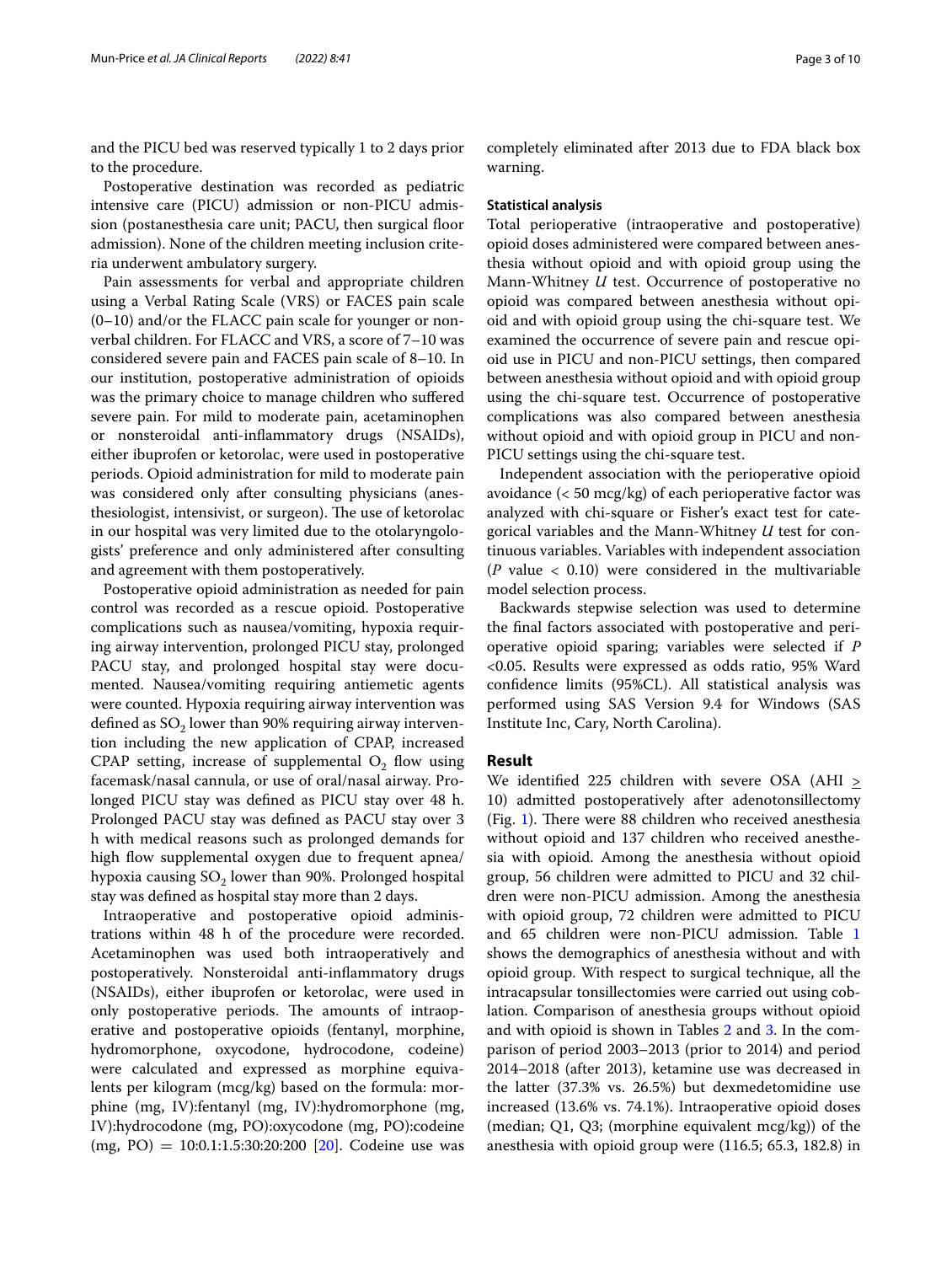

<span id="page-3-0"></span>period 2009–2013, (68.4; 40.3, 119.8) in 2014–2018, and (80.1; 47.4, 129.2) for the entire duration of the study in 2009–2018, respectively. Postoperative opioid doses (median; Q1, Q3; (morphine equivalent mcg/kg)) of the anesthesia without opioid group were (76.3; 6.2, 219.6) in 2009–2013, (0.0; 0.0, 74.1) in 2013–2018, and (0.0; 0.0, 82.3) in 2009–2018 whereas those of the anesthesia with opioid group were (55.4; 17.6, 117.6) in 2009–2013, (34.2; 0.0, 97.5) in 2014–2018, and (39.1; 0.0, 97.6) for the entire duration of the study in 2009–2018. There was no significant diference in postoperative opioid doses between the anesthesia without opioid group and with opioid group in any of the time periods. However, there was a signifcantly higher percentage of children who did not receive any postoperative opioids in the anesthesia without opioid group compared to the anesthesia with opioid group (46 out of 88 children vs. 43 out of 137; *P* < 0.01). Perioperative opioid doses (median; Q1, Q3) of anesthesia without opioid group were signifcantly lower than those of the anesthesia with opioid group (76.3; 6.2, 219.6) vs. (177.6; 116.7, 271.8) in 2009–2013 (*P* < 0.05), (0.0; 0.0, 74.1) vs. (120.7; 55.8, 202.8) in 2014–2018 (*P* < 0.01), and (0.0; 0.0, 83.0) vs. (144.4; 72.5, 222.2) in 2009–2018 (*P* < 0.01).

For children admitted to the PICU, severe pain was reported in 48.6% of the anesthesia without opioid group and in 50.0% of the anesthesia with opioid group ( $P =$ 0.88). In the PICU, children received postoperative rescue opioid signifcantly less frequently in the anesthesia without opioid group (37.5%) compared with the anesthesia with opioid group (69.4%;  $P < 0.01$ ). Postoperative opioid dose (median, Q1, Q3) for children in the anesthesia without opioid group (0, 0, 57.8) was signifcantly lower than those of anesthesia with opioid (39.6, 0, 103.3; *P* < 0.01). For the children admitted to the pediatric ward, severe pain was reported in 38.5% of the anesthesia without opioid group and in 40.6% of the anesthesia with opioid group ( $P = 0.84$ ). In the ward, children received postoperative rescue opioids in equal frequency between the two groups, 65.6% of the anesthesia without opioid group and 69.2% of the anesthesia with opioid group (*P*  $= 0.72$ ). Postoperative opioid (median, Q1, Q3) of the anesthesia without opioid group (53.1, 0, 246.1) was not signifcantly diferent from those of the anesthesia with opioid (30.9, 0, 104.2;  $P = 0.12$ ). In a comparison of postoperative complications between anesthesia without opioid and with opioid groups in both the PICU and non-PICU children, there were no signifcant diferences in the incidence of nausea/vomiting, hypoxia requiring airway intervention, PICU stay over 48 h, PACU stay over 3 h, and hospital stay over 2 days. However, incidence of hypoxia was higher in PICU admission compared to non-PICU admission in both anesthesia without opioid group and with opioid group.

Table [4](#page-6-1) shows the results of univariable analysis for factors associated with perioperative opioid avoidance such that the patient received less than 50 mcg/kg of morphine equivalent dose. The differences were significant for AHI > 20 (*P* < 0.05), BMI age percentile over 99% (*P* <0.05), administration of ketamine  $(P < 0.1)$ , dexmedetomidine  $(P < 0.01)$ , neither administration of dexmedetomidine nor ketamine (*P* < 0.01), NSAIDs (*P* < 0.01), PICU admission ( $P < 0.05$ ), anesthesia without opioid ( $P < 0.01$ ), and surgery after 2013 ( $P < 0.01$ ). These factors were used as candidate variables in a forward stepwise selection method.

Table [5](#page-7-0) shows fnal multivariable analysis of independent factors for perioperative opioid avoidance (total dose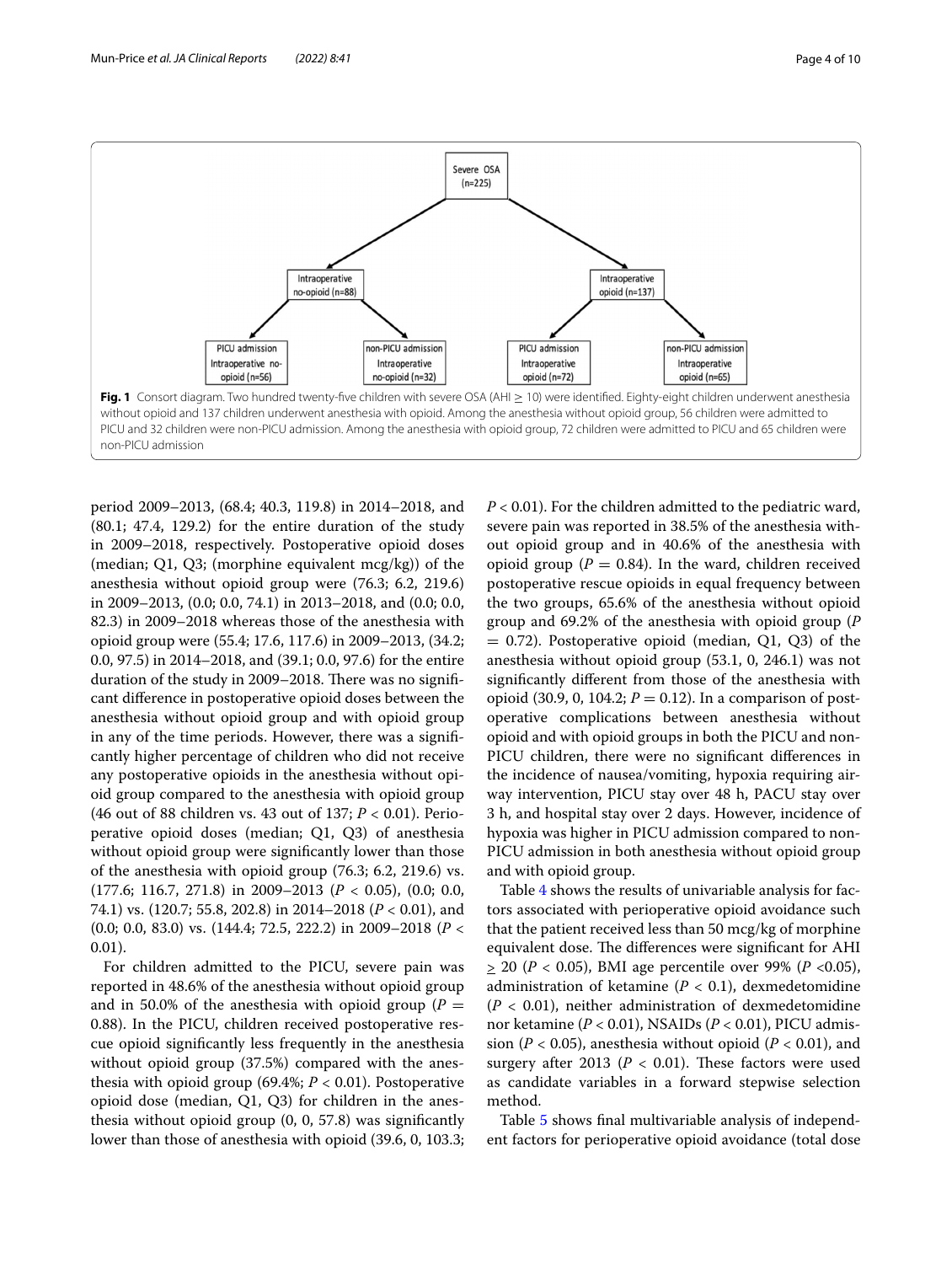# <span id="page-4-0"></span>**Table 1** Demographics of the population studied

|                                 | Anesthesia            |                      | All                  |  |
|---------------------------------|-----------------------|----------------------|----------------------|--|
|                                 | <b>Without opioid</b> | With opioid          |                      |  |
|                                 | $n = 88$              | $n = 137$            | $n = 225$            |  |
| Female; $n$ $%$                 | 21 (23.9%)            | 46 (33.6%)           | 67 (29.8%)           |  |
| Age, years; median $(Q1, Q3)$   | 6.9(4.5, 11.3)        | $6.6$ (4.2, 10.7)    | 6.8(4.3, 11.0)       |  |
| Weight, kg; median (Q1, Q3)     | 35.2 (17.4, 62.0)     | 28.9 (17.0, 4.7)     | 31.0 (17.0, 56.4)    |  |
| Height, cm; median $(Q1, Q3)$   | 124.0 (100.0, 148.0)  | 118.5 (100.0, 144.0) | 121.0 (100.0, 146.0) |  |
| Race; <i>n</i> (%)              |                       |                      |                      |  |
| Asian/Pacific                   | $1(1.1\%)$            | $3(2.2\%)$           | $4(4.8\%)$           |  |
| Other/unknown                   | 19 (21.6%)            | 20 (14.6%)           | 39 (17.3%)           |  |
| Black                           | 8 (9.1%)              | 13 (9.5%)            | 21 (9.3%)            |  |
| Hispanic                        | 57 (64.8%)            | 92 (67.2%)           | 149 (66.2%)          |  |
| White                           | 3(3.4%)               | $9(6.6\%)$           | 12 (5.3%)            |  |
| AHI category; n (%)             |                       |                      |                      |  |
| $10 - 20$                       | 26 (29.6%)            | 48 (35.6%)           | 74 (33.2%)           |  |
| $20 - 40$                       | 31 (35.2%)            | 54 (40.0%)           | 85 (38.1%)           |  |
| $\geq 40$                       | 31 (35.2%)            | 33 (24.4%)           | 64 (28.7%)           |  |
| BMI; n (%)                      |                       |                      |                      |  |
| Underweight (<5%)               | 2(2.3%)               | $6(4.4\%)$           | $8(3.6\%)$           |  |
| Normal to overweight (5-95%)    | 34 (39.1%)            | 60 (44.1%)           | 94 (42.2%)           |  |
| Obese (96-98%)                  | 13 (14.9%)            | 18 (13.2%)           | 31 (13.9%)           |  |
| Morbidly obese ( $\geq$ 99%)    | 38 (43.7%)            | 52 (38.2%)           | 90 (40.4%)           |  |
| Race: Black; n (%)              | 8 (9.1%)              | 13 (9.5%)            | 21 (9.3%)            |  |
| AHI $\geq$ 20; n (%)            | 62 (70.4%)            | 87 (64.4%)           | 149 (66.8%)          |  |
| PSG SO2 < 80%; $n$ (%)          | 47 (58.8%)            | 58 (48.7%)           | 105 (52.8%)          |  |
| PSG EtCo2 $\geq$ 60 mmHg; n (%) | $5(9.4\%)$            | 14 (16.5%)           | 19 (13.8%)           |  |
| Craniofacial anomaly; n (%)     | 5(5.7%)               | 11 (8.3%)            | $16(7.1\%)$          |  |
| Neuromuscular disease; n (%)    | 8 (9.1%)              | 21 (15.3%)           | 29 (12.9%)           |  |
| Genetic syndrome; n (%)         | 28 (31.8%)            | 28 (20.4%)           | 56 (24.9%)           |  |
| Surgical technique; n (%)       |                       |                      |                      |  |
| Extracapsular without coblation | 68 (77.3%)            | 107 (78.1%)          | 175 (77.8%)          |  |
| Extracapsular with coblation    | 4(4.5%)               | 13 (9.5%)            | 17 (7.6%)            |  |
| Intracapsular with coblation    | 16 (18.2%)            | 17 (12.4%)           | 33 (14.7%)           |  |
| PICU admission; n (%)           | 56 (63.6%)            | 72 (52.6%)           | 128 (56.9%)          |  |

"*n*" presented for categorical data unless otherwise stated (median with interquartile range reported for non-normally distributed continuous data). All column percentages are out of the total non-missing.  $Q1 = 25^{Th}$  percentile,  $Q3 = 75^{th}$  percentile

less than 50 mcg/kg); surgery after 2013 (odds ratio, 95% CI, *P* value; 5.26, 1.79–14.29, *P* < 0.01), anesthesia without opioid (11.1, 5.26–20.0,  $P < 0.01$ ), and AHI  $\geq 20$  (2.60, 1.20–5.62, *P* < 0.05).

# **Discussion**

Postoperative pain management in severe OSA patients is challenging, especially after airway procedures such as adenotonsillectomies. If treated insufficiently, postoperative pain after adenotonsillectomy may cause emergence agitation in children which may trigger bleeding from operative sites. On the contrary, children may be too sedated with opioids to maintain airway patency and/or to maintain respiratory drive due to central apnea. Some of the reported severe adverse events after adenotonsillectomies may have been associated with increased opioid sensitivity in severe OSA patients as well as overdosing caused by the use of codeine [\[2](#page-8-1), [3](#page-8-2), [21](#page-9-2), [22](#page-9-3)]. In the previously published literature, dexmedetomidine [[6,](#page-8-8) [23](#page-9-4)], ketamine [\[7](#page-8-9)], and acetaminophen [[24\]](#page-9-5) have been used for children with OSA undergoing adenotonsillectomies and have been shown to have some ability to reduce the use of opioids. There were several factors that likely contributed to a diference in our opioid administration in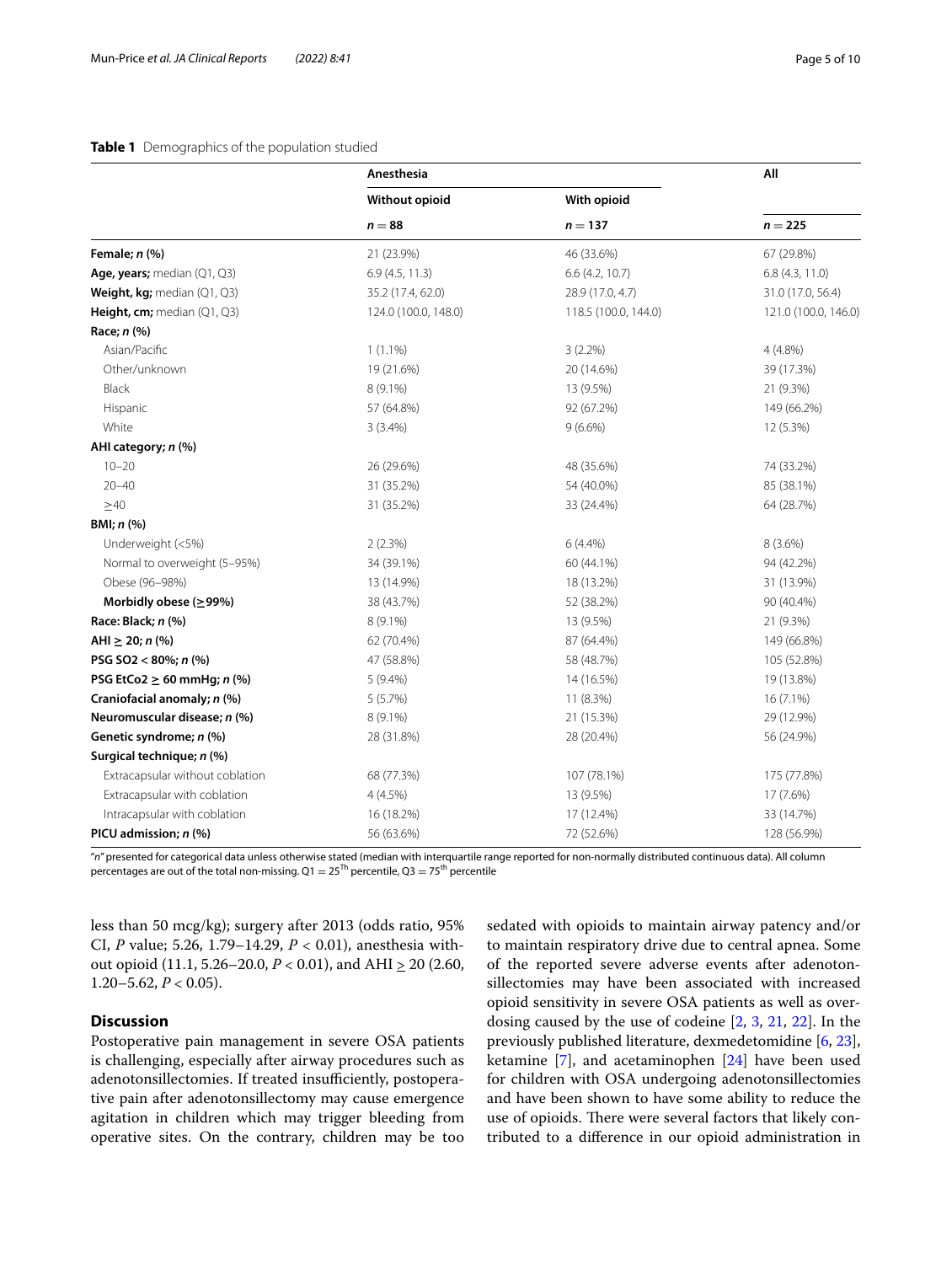<span id="page-5-0"></span>**Table 2** Comparison of intraoperative opioid group and no intraoperative opioid group in PICU admission and non-PICU admission

|                                                           | Anesthesia                  |                           | All                  |
|-----------------------------------------------------------|-----------------------------|---------------------------|----------------------|
|                                                           | <b>Without opioid</b>       | With opioid               |                      |
| 2009-2013; n (%)                                          | $n=16$                      | $n = 43$                  | $n = 59$             |
| Muscle relaxant (rocuronium, vecuronium or cisatracurium) | 4 (25%)                     | 22 (51.2%)                | 26 (44.1%)           |
| Dexmedetomidine only                                      | 1(0.63%)                    | $3(7.0\%)$                | $4(6.8\%)$           |
| Both dexmedetomidine/ketamine                             | 4 (25%)                     | $0(0\%)$                  | $4(6.8\%)$           |
| Ketamine only                                             | 9(28.8%)                    | $9(20.9\%)$               | 18 (30.5%)           |
| <b>NSAIDs</b>                                             | 4(25%)                      | 7(16.3%)                  | 11 (18.6%)           |
| Acetaminophen                                             | 13 (81.3%)                  | 38 (88.4%)                | 51 (86.4%)           |
| PICU admission                                            | 12 (75%)                    | 35 (81.4%)                | 47 (79.7%)           |
| 2014-2018; n (%)                                          | $n = 72$                    | $n = 94$                  | $n = 166$            |
| Muscle relaxant (rocuronium, vecuronium or cisatracurium) | 28 (38.9%)                  | 35 (37.2%)                | 63 (39.0%)           |
| Dexmedetomidine only                                      | 38 (52.8%)                  | 47 (50%)                  | 85 (51.2%)           |
| Both dexmedetomidine/ketamine                             | 28 (38.9%)                  | 10 (10.6%)                | 38 (22.9%)           |
| Ketamine only                                             | $0(0\%)$                    | $6(6.4\%)$                | $6(3.6\%)$           |
| <b>NSAIDs</b>                                             | 32 (44.4%)                  | 27 (28.7%)                | 59 (35.5%)           |
| Acetaminophen                                             | 71 (98.6%)                  | 94 (100%)                 | 165 (99.4%)          |
| PICU admission                                            | 44 (61.1%)                  | 37 (39.4%)                | 81 (48.8%)           |
| Opioid use (mcg/kg)                                       | Anesthesia                  |                           | P value              |
| Median (Q1, Q3)                                           | Without opioid ( $n = 88$ ) | With opioid ( $n = 137$ ) |                      |
| Intraoperative                                            |                             |                           |                      |
| $(2009 - 2013)$                                           | <b>NA</b>                   | 116.5 (65.3, 182.8)       |                      |
| $(2014 - 2018)$                                           | <b>NA</b>                   | 68.4 (40.3, 119.8)        | <b>NA</b>            |
| $(2009 - 2018)$                                           | <b>NA</b>                   | 80.1 (47.4, 129.2)        |                      |
| Postoperative                                             |                             |                           |                      |
| $(2009 - 2013)$                                           | 76.3 (6.2, 219.6)           | 55.4 (17.6, 117.6)        | 0.96                 |
| $(2014 - 2018)$                                           | 0.0(0.0, 74.1)              | 34.2 (0.0, 97.5)          | 0.09                 |
| $(2009 - 2018)$                                           | 0.0(0.0, 82.3)              | 39.1 (0.0, 97.6)          | 0.06                 |
| Perioperative                                             |                             |                           |                      |
| $(2009 - 2013)$                                           | 76.3 (6.2, 219.6)           | 177.6 (116.7, 271.8)      | $< 0.05^a$           |
| $(2014 - 2018)$                                           | 0.0(0.0, 74.1)              | 120.7 (55.8, 202.8)       | < 0.001 <sup>a</sup> |
| $(2009 - 2018)$                                           | 0.0(0.0, 83.0)              | 144.4 (72.5, 222.2)       | < 0.001              |
| Postoperative no opioid; n (%)                            | 46 (52.3%)                  | 43 (31.4%)                | < 0.05               |

Period 2009–2013 starts from January 1, 2009, to December 31, 2013. Period 2014–2018 starts from January 1, 2014, to December 31, 2018. Total postoperative opioid doses administered were compared between the anesthesia without opioid and with opioid group using the Mann-Whitney *U* test. Occurrence of postoperative no opioid consumptions was compared using the chi-square test

<sup>a</sup> After adjusting for multiple comparisons using the Bonferroni adjustment

anesthesia based on epoch of the surgery. The published FDA Blackbox warning of codeine in pediatric use was in 2013. In our facility, there was the introduction of prefilled 3-ml dexmedetomidine syringe in 2013. There were multiple studies published raising awareness of the risk of OSA and opioid use after post-tonsillectomy [\[2](#page-8-1), [3](#page-8-2), [25](#page-9-6), [26\]](#page-9-7). Finally, additional PICU beds became available in 2014 at our facility. Therefore, in designing the study, we anticipated a potential shift in pain management before and after 2014 with increased incentive to avoid opioids.

Diferent surgical techniques may also contribute to decreasing postoperative pain. Use of coblator over non-coblator dissection [\[19](#page-9-0)] and intracapsular over extracapsular approach for tonsillectomy [\[18](#page-8-7)] may decrease pain postoperatively. In the comparison of the anesthesia without and with opioid groups, the use of surgical techniques was similar. Extracapsular tonsillectomy without coblation was used  $(77.3\% \text{ vs. } 78.1\%)$ . Therefore, difference in surgical techniques seems not to afect the comparison in two groups.

In this study, we found that our pediatric anesthesiologists avoided the use of intraoperative opioids for children with severe obstructive sleep apnea with an AHI  $\geq$ 20, morbidly obesity (BMI > 99 percentile of age), PSG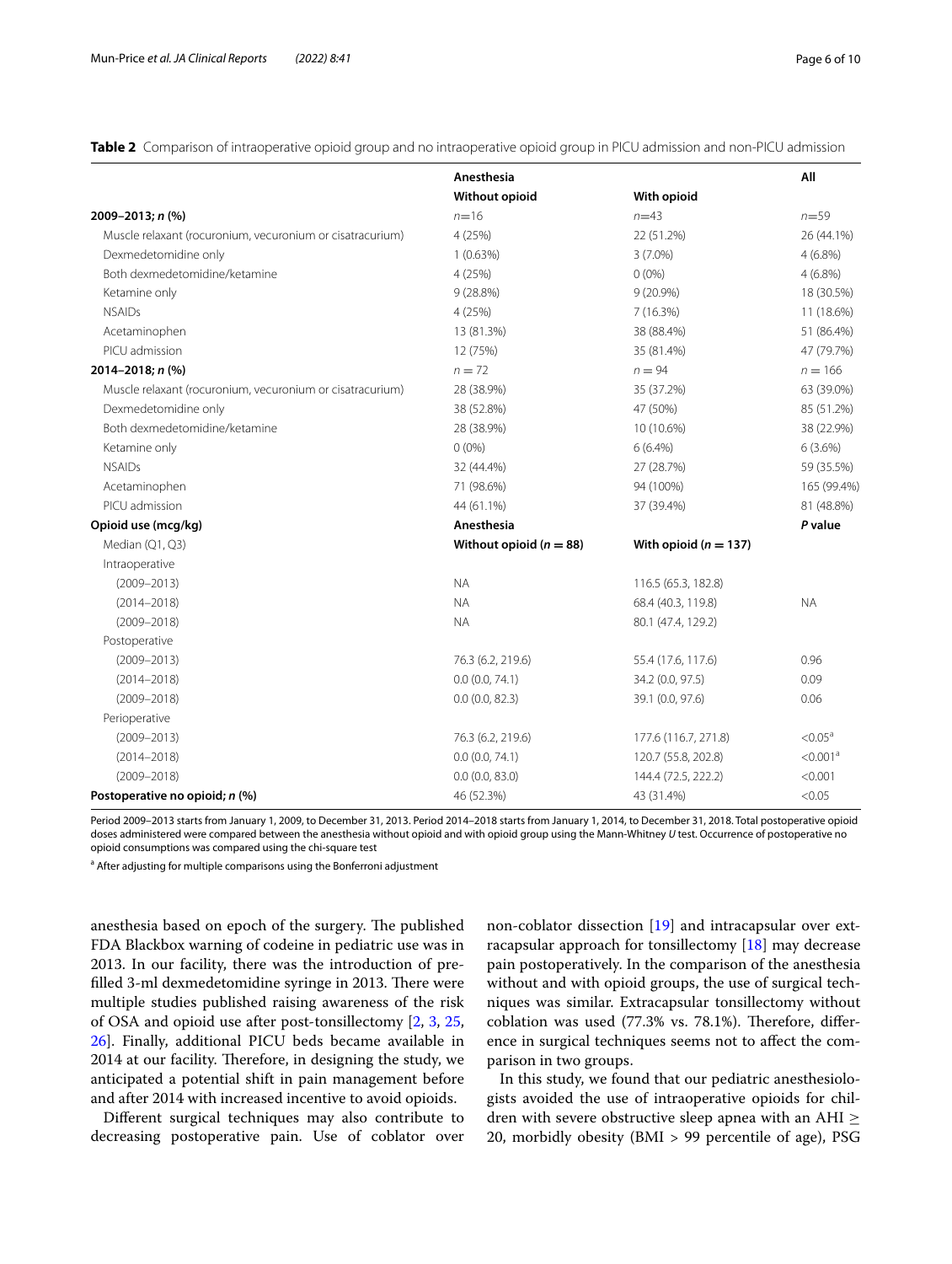|                                                        |            | PICU admission $(n=128)$                 |                                       | Non-PICU admission $(n=97)$ |                                          |                                       |         |
|--------------------------------------------------------|------------|------------------------------------------|---------------------------------------|-----------------------------|------------------------------------------|---------------------------------------|---------|
|                                                        |            | Anesthesia<br>without opioid<br>$(n=56)$ | Anesthesia<br>with opioid<br>$(n=72)$ | P value                     | Anesthesia<br>without opioid<br>$(n=32)$ | Anesthesia<br>with opioid<br>$(n=65)$ | P value |
| Severe pain                                            | n(%)       | 28 (50%)                                 | 35 (49%)                              | 0.88                        | 13 (41%)                                 | 25 (39%)                              | 0.84    |
| Postoperative Rescue opioid                            | n(%)       | 21 (38%)                                 | 50 (69%)                              | < 0.01                      | 21 (66%)                                 | 45 (69%)                              | 0.72    |
| Postoperative opioid (mcg/kg)                          | Median $0$ |                                          | 39.6                                  | < 0.01                      | 53.1                                     | 30.9                                  | 0.17    |
|                                                        | Q1, Q3     | (0, 57.8)                                | (0, 103.3)                            |                             | (0, 246.1)                               | (0, 104.2)                            |         |
| Postoperative hypoxia requiring airway<br>intervention | n(%)       | 27 (48%)                                 | 37 (52%)                              | 0.72                        | 5(16%)                                   | 11 (17%)                              | 0.87    |
| PICU stay > 48 hours or PACU stay > 3h                 | n(%)       | 2(4%)                                    | 5(7%)                                 | 0.42                        | 12 (38%)                                 | 18 (28%)                              | 0.32    |
| Hospital stay $> 2$ days                               | n(%)       | 10 (18%)                                 | 11 (15%)                              | 0.7                         | 1(3%)                                    | 2(2%)                                 | 0.98    |

<span id="page-6-0"></span>**Table 3** Comparison of intraoperative opioid group and no intraoperative opioid group in PICU admission and non-PICU admission

Each incident was compared between the anesthesia without opioid and with opioid groups in PICU setting and non-PICU setting separately using the chi-square test

<span id="page-6-1"></span>**Table 4** Univariable analysis for perioperative opioid avoidance (morphine equivalent dose < 50 mcg/kg)

|                                              | Perioperative opioid |               |         |  |
|----------------------------------------------|----------------------|---------------|---------|--|
|                                              | $<$ 50 mcg/kg        | $>$ 50 mcg/kg | P value |  |
|                                              | $n = 77$             | $n = 148$     |         |  |
| Female                                       | 22 (29%)             | 45 (30%)      | 0.78    |  |
| Age < 3years old                             | 2(3%)                | 25 (17%)      | < 0.01  |  |
| <b>Race Black</b>                            | 5(7%)                | 16 (11%)      | 0.29    |  |
| $AHI > 20 (n=223)$                           | 59 (77%)             | 92 (62%)      | < 0.05  |  |
| BMI for age $> 99\%$ (n=223)                 | 38 (50%)             | 52 (35%)      | < 0.05  |  |
| PSG SO <sub>2</sub> < 80 % ( $n=199$ )       | 40 (56%)             | 65 (51%)      | 0.45    |  |
| PSG EtCO <sub>2</sub> $\geq$ 60 mmHg (n=138) | 7(15%)               | 12 (13%)      | 0.73    |  |
| <b>Craniofacial anomaly</b>                  | 5(7%)                | 11(7%)        | 0.79    |  |
| Neuromuscular disease                        | 8 (10%)              | 21 (14%)      | 0.42    |  |
| Genetic syndrome                             | 56 (73%)             | 35 (24%)      | 0.55    |  |
| <b>Congenital heart disease</b>              | 68 (88%)             | 15 (10%)      | 0.72    |  |
| Use of ketamine                              | 29 (38%)             | 36 (24%)      | < 0.05  |  |
| Use of dexmedetomidine                       | 60 (78%)             | 71 (48%)      | < 0.01  |  |
| Neither dexmedetomidine nor ketamine         | 11 (14%)             | 60 (41%)      | < 0.01  |  |
| Use of either dexmedetomidine or ketamine    | 66 (86%)             | 88 (60%)      | < 0.01  |  |
| NSAIDs (ibuprofen or ketorolac)              | 36 (47%)             | 34 (23%)      | < 0.01  |  |
| Acetaminophen                                | 74 (96%)             | 142 (96%)     | >0.99   |  |
| <b>PICU</b> admission                        | 52 (68%)             | 76 (51%)      | < 0.05  |  |
| Anesthesia without opioid                    | 57 (74%)             | 31 (21%)      | < 0.01  |  |
| Surgery after 2013 (2014-2018)               | 70 (91%)             | 96 (65%)      | < 0.01  |  |
|                                              |                      |               |         |  |

Independent association with the perioperative opioid avoidance (< 50 mcg/kg) of each perioperative factor was analyzed with chi-square or Fisher's exact test for categorical variables and the Mann-Whitney *U* test for continuous variables. Variables with a univariable association  $P < 0.10$  were used as candidate variables in a forward stepwise selection method

 $SO<sub>2</sub>$  < 80%, genetic syndrome, and children anticipated to be admitted to the PICU postoperatively. For children in which opioids were avoided, alternative medications used to help manage postoperative pain included NSAIDs, dexmedetomidine, and ketamine. Acetaminophen was given equally and frequently to all children.

Our results indicated anesthesia without opioid signifcantly decreased the perioperative opioid demands. We designed perioperative avoidance as total morphine equivalent dose < 50 mcg/kg based on the recommended maximal of intravenous morphine bolus dose. Perioperative opioid avoidance was signifcantly higher in the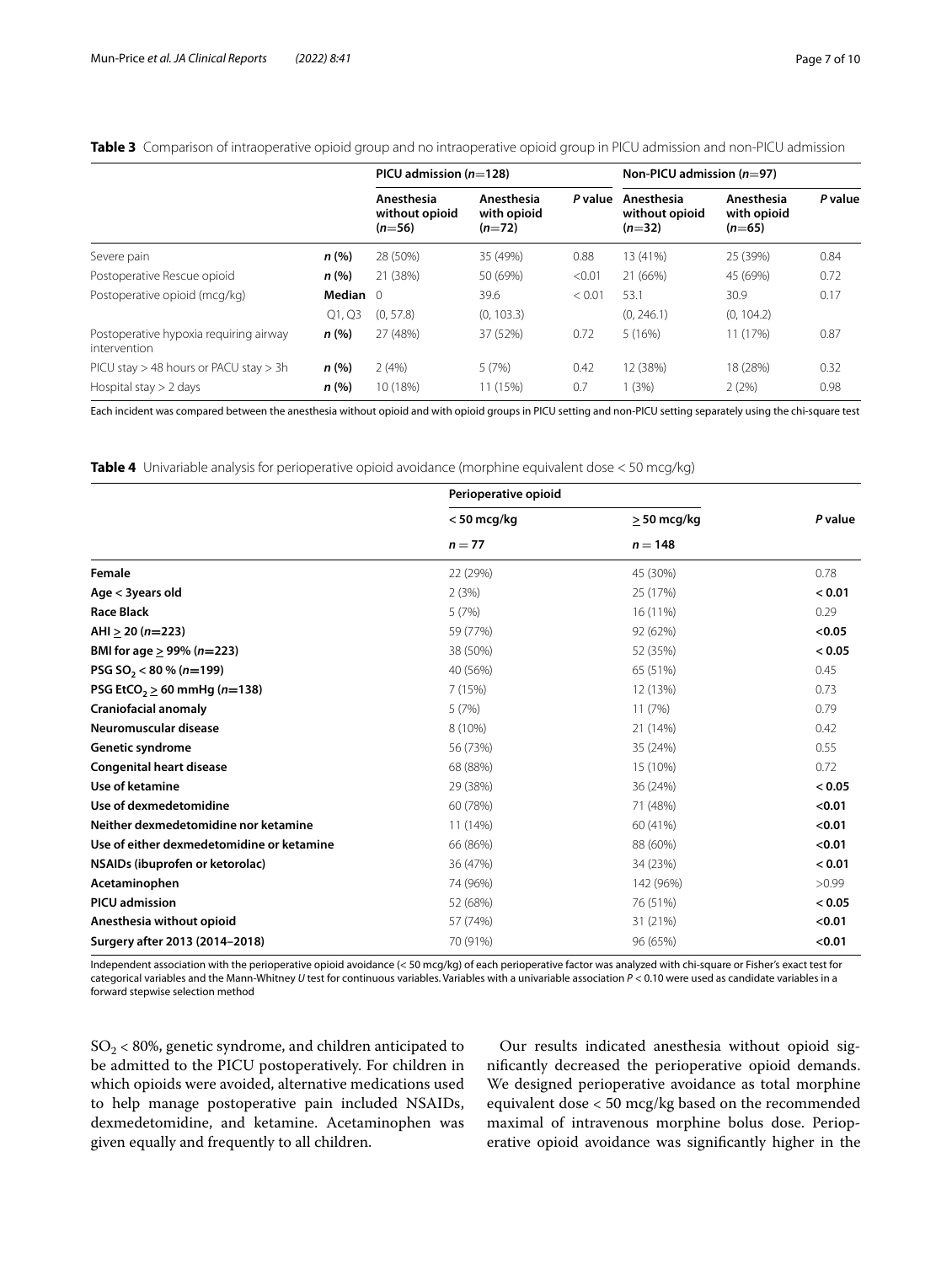<span id="page-7-0"></span>**Table 5** Multivariable logistic regression analysis for perioperative opioid avoidance (total morphine equivalent dose < 50 mcg/kg)

| <b>Odds ratio estimates</b> |                               |                                  |      |                   |  |  |
|-----------------------------|-------------------------------|----------------------------------|------|-------------------|--|--|
| <b>Effect</b>               | <b>Point estimate</b><br>5.26 | 95% Wald<br>confidence<br>limits |      | P value           |  |  |
| Surgery after 2013          |                               | 179                              |      | $1429$ $P < 0.01$ |  |  |
| Anesthesia without opioid   | 11.1                          | 526                              | 20 O | P < 0.01          |  |  |
| AHI > 20                    | 2.60                          | 1 20                             | 562  | P < 0.05          |  |  |

The odds of perioperative opioid avoidance are increased with surgery after 2013, anesthesia without opioid, and AHI  $>$  20. The odds are decreased with the early surgery date (prior to 2014) (when controlling for everything else in the model)

anesthesia without opioid group in PICU setting (*P* < 0.01). Multivariable analyses identifed anesthesia without opioid as one of the independent factors for perioperative opioid avoidance, further supporting the role of anesthesia without opioid as a strategy to decrease perioperative opioid demand. AHI > 20 was the only statistically signifcant. We did not fnd other perioperative factors that were statistically associated with perioperative opioid avoidance. Patient characteristics including craniofacial anomalies, neuromuscular disease, genetic syndromes, congenital heart disease, and fndings from polysomnogram recordings except AHI were not statistically associated with the decision to avoid opioids.

It can be assumed that children at higher risk for perioperative complications are more frequently admitted postoperatively to the PICU. Therefore, there may be a stronger hesitancy by anesthesiologists administering intraoperative opioid to children who will be admitted to PICU postoperatively [[2](#page-8-1), [3](#page-8-2), [25,](#page-9-6) [26](#page-9-7)]. In our study, 43.8% of children admitted to PICU underwent anesthesia without opioid. Among the non-PICU children admitted to the ward postoperatively, only 33.0% of children underwent anesthesia with opioid. There was no significant diference in postoperative severe pain scores between children who underwent anesthesia without opioid and anesthesia with opioid regardless of PICU or non-PICU (PACU then ward) admission. In the PICU, rescue opioid was given less frequently in the anesthesia without opioid group compared with the anesthesia with opioid group (*P* < 0.01). For children admitted to the PICU who underwent anesthesia without opioid, the plan to limit opioids was carried through by the team and the use of rescue opioids was limited. However, for children admitted to the regular ward, there was no signifcant diference in rescue opioid use between the two groups.

As for postoperative complications, opioids, ketamine, dexmedetomidine, or NSAIDs may play a role. Opioids may be responsible for nausea/vomiting, delirium, or delay of emergence. Emergence delirium may be associated with administration of ketamine, while dexmedetomidine may cause delayed emergence. NSAIDs, especially ketorolac, may cause bleeding from the surgical sites. However, neither emergence delirium nor postoperative bleeding was recorded within 48 h of postoperative period. Dexmedetomidine was administered more in the anesthesia without opioid group than in the anesthesia with opioid group. However, the incidences of prolonged PICU/PACU stay or prolonged hospital stay was not diferent between anesthesia without opioid and with opioid groups. There were no significant differences in incidences of nausea/vomiting, hypoxia requiring airway intervention, prolonged PICU/PACU stay, or prolonged hospital stay between the anesthesia without opioid and with opioid groups either in PICU or in non-PICU setting.

There were several limitations in this study. This was a retrospective observation study over an 8-year period. As a retrospective study, our severe OSA patients for tonsillectomy were managed with diferent anesthetic techniques based on personal preference of the anesthesia practitioners. It is conceivable that perioperative management varied over the course of the study period. As mentioned above, our study observation period was divided into prior to 2014 and period thereafter (including 2014 to 2018). Although we tried collecting information from medical records as accurately as possible, there could have been some inconsistency in useful information. For example, occasionally, only a FLACC pain scale was recorded in the electronic medical record even though other pain scales (VRS, FACES) were also used to determine the administration of opioids for severe pain. We do not have recorded measures of emergence delirium which may afect the use of postoperative opioid medications. However, as a practice, we typically use other medications to treat emergence delirium. Intensiveness of care difers among PICU, PACU, and regular ward. Therefore, postoperative pain management may be also diferent among units based on the individual unit's level of care. This study could only demonstrate anesthesia without opioid as an independent factor for perioperative opioid avoidance but could not demonstrate administration of either ketamine or dexmedetomidine as an independent factor. This can be explained by the high correlation between anesthesia without opioid and use of dexmedetomidine and/or ketamine.

For the sample size and power analysis based on the Wilcoxon-Mann-Whitney test, we found that our current sample size, sample mean, and standard deviations were well powered in the perioperative comparison but underpowered in the postoperative comparison.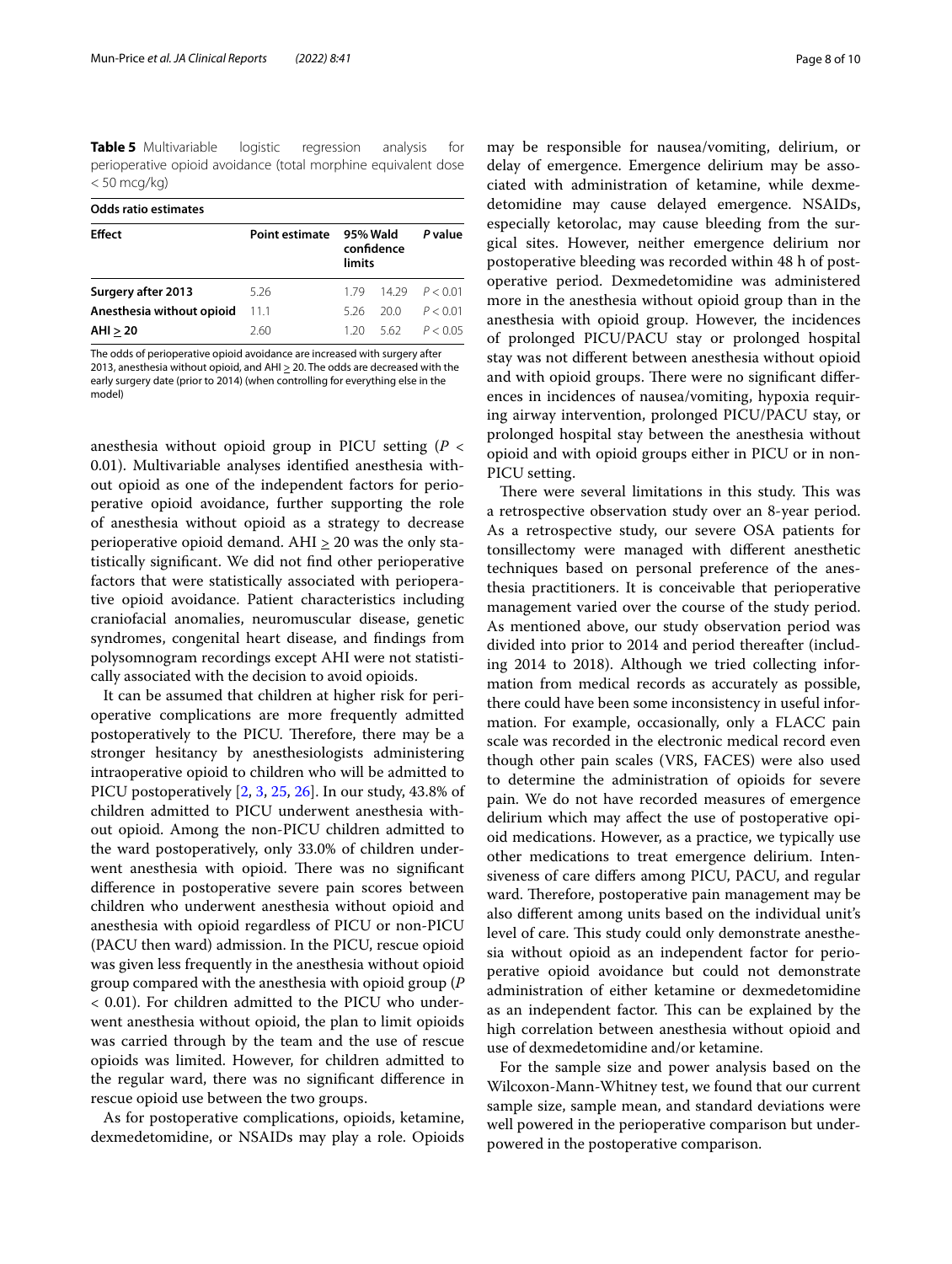As for the chi-square test to compare no-postoperative opioid managements of the anesthesia without opioid and with opioid groups, both sample size and power  $(88%)$  for the comparison were sufficient. Finally, this is a single-center study, so the results observed here may not be generalizable to other institutions, and due to the exploratory nature of the analysis, all the results should be interpreted cautiously.

## **Conclusion**

Our retrospective observation showed that anesthesia without opioid in the management of children with severe OSA (AHI  $\geq$  10) for tonsillectomy neither increased postoperative opioid demand nor increased occurrence of severe pain. Multiple predictive factors were identifed that were associated with perioperative opioid avoidance (morphine equivalent dose < 50 mcg/ kg) in children with severe OSA after adenotonsillectomy: surgery after 2013, anesthesia without opioid, and AHI  $\geq$  20. These factors may identify the anesthesiologist's concern for perioperative respiratory depression in choosing a management strategy.

#### **Acknowledgements**

The authors gratefully acknowledge the contribution of Robinder Khemani MD, Critical Care Medicine Attending Staff, and Gabriel Gomez, MD Otolaryngology Attending Staf, Jenny Chan, Morgan Ulloa, Kellie Moore, Clinical Pediatric Anesthesiology Fellows, and all the Attending Anesthesiologists at Children's Hospital Los Angeles, CA, USA, for research support.

#### **Authors' contributions**

CMP, KT, and MN collected patients' data and contributed to writing the manuscript. MK and PR analyzed and interpreted the data and edited the manuscript. CH (otolaryngology) and EK (pain management) were consulted for their speciality. All authors read and approved the fnal manuscript.

#### **Funding**

None.

## **Availability of data and materials**

The datasets used and/or analyzed during the current study are available from the corresponding author on reasonable request.

## **Declarations**

#### **Ethics approval and consent to participate**

The study was approved by the Children's Hospital Los Angeles institutional review board (IRB; CHLA-18-00490, November 7, 2018, Melissa Cowell, MD, Vice Chair).

#### **Consent for publication**

Not applicable.

## **Competing interests**

The authors declare that they have no competing interests.

#### **Author details**

<sup>1</sup> Department of Anesthesiology and Critical Care Medicine, Children's Hospital Los Angeles, Keck School of Medicine, University of Southern California, 4650 Sunset Boulevard, Los Angeles, CA 90027, USA. <sup>2</sup> Department of Otolaryngology, Children's Hospital Los Angeles, Keck School of Medicine, University of Southern California, Los Angeles, CA, USA.

Received: 30 March 2022 Revised: 26 May 2022 Accepted: 2 June 2022<br>Published online: 14 June 2022

#### **References**

- <span id="page-8-0"></span>1. Murto KT, Chen W, Katz SL, Schwengel DA, Elden LM, Belani KG, et al. Research needs assessment for children with obstructive sleep apnea undergoing diagnostic or surgical procedures. Anesth Analg. 2018;127(1):198–201.
- <span id="page-8-1"></span>2. Cote CJ, Posner KL, Domino KB. Death or neurologic injury after tonsillectomy in children with a focus on obstructive sleep apnea: Houston, we have a problem! Anesth Analg. 2014;118(6):1276–83.
- <span id="page-8-2"></span>3. Brown KA, Laferriere A, Lakheeram I, Moss IR. Recurrent hypoxemia in children is associated with increased analgesic sensitivity to opiates. Anesthesiology. 2006;105(4):665–9.
- <span id="page-8-3"></span>4. Hack H. An audit of the use of an opiate sparing, multimodal analgesic regime in children with sleep disordered breathing/obstructive sleep apnoea undergoing adenotonsillectomy. Int J Pediatr Otorhinolaryngol. 2014;78(1):119–23.
- 5. Franz AM, Dahl JP, Huang H, Verma ST, Martin LD, Martin LD, et al. The development of an opioid sparing anesthesia protocol for pediatric ambulatory tonsillectomy and adenotonsillectomy surgery-a quality improvement project. Paediatr Anaesth. 2019;29(7):682–9.
- <span id="page-8-8"></span>6. Olutoye OA, Glover CD, Diefenderfer JW, McGilberry M, Wyatt MM, Larrier DR, et al. The effect of intraoperative dexmedetomidine on postoperative analgesia and sedation in pediatric patients undergoing tonsillectomy and adenoidectomy. Anesth Analg. 2010;111(2):490–5.
- <span id="page-8-9"></span>7. Elshammaa N, Chidambaran V, Housny W, Thomas J, Zhang X, Michael R. Ketamine as an adjunct to fentanyl improves postoperative analgesia and hastens discharge in children following tonsillectomy - a prospective, double-blinded, randomized study. Paediatr Anaesth. 2011;21(10):1009–14.
- 8. Isaiah A, Pereira KD. Outcomes after adenotonsillectomy using a fxed anesthesia protocol in children with obstructive sleep apnea. Int J Pediatr Otorhinolaryngol. 2015;79(5):638–43.
- 9. Thung AK, Elmaraghy CA, Barry N, Tumin D, Jatana KR, Rice J, et al. Double-blind randomized placebo-controlled trial of single-dose intravenous acetaminophen for pain associated with adenotonsillectomy in pediatric patients with sleep-disordered breathing. J Pediatr Pharmacol Ther. 2017;22(5):344–51.
- 10. Tsui BCH, Pan S, Smith L, Lin C, Balakrishnan K. Opioid-free tonsillectomy with and without adenoidectomy: the role of regional anesthesia in the "New Era". Anesth Analg. 2021;133(1):e7–9.
- 11. Mann GE, Flamer SZ, Nair S, Maher JN, Cowan B, Streif A, et al. Opioid-free anesthesia for adenotonsillectomy in children. Int J Pediatr Otorhinolaryngol. 2021;140:110501.
- 12. Cozowicz C, Memtsoudis SG. Perioperative management of the patient with obstructive sleep apnea: a narrative review. Anesth Analg. 2021;132(5):1231–43.
- <span id="page-8-4"></span>13. Alghamdi F, Roth C, Jatana KR, Elmaraghy CA, Rice J, Tobias JD, et al. Opioid-sparing anesthetic technique for pediatric patients undergoing adenoidectomy: a pilot study. J Pain Res. 2020;13:2997–3004.
- <span id="page-8-5"></span>14. Gerber ME, O'Connor DM, Adler E, Myer CM. Selected risk factors in pediatric adenotonsillectomy. Arch Otolaryngol Head Neck Surg. 1996;122(8):811–4.
- 15. Paruthi S, Rosen CL, Wang R, Weng J, Marcus CL, Chervin RD, et al. Endtidal carbon dioxide measurement during pediatric polysomnography: signal quality, association with apnea severity, and prediction of neurobehavioral outcomes. Sleep. 2015;38(11):1719–26.
- 16. Roland PS, Rosenfeld RM, Brooks LJ, Friedman NR, Jones J, Kim TW, et al. Clinical practice guideline: polysomnography for sleep-disordered breathing prior to tonsillectomy in children. Otolaryngol Head Neck Surg. 2011;145(1 Suppl):S1–15.
- <span id="page-8-6"></span>17. Thongyam A, Marcus CL, Lockman JL, Cornaglia MA, Caroff A, Gallagher PR, et al. Predictors of perioperative complications in higher risk children after adenotonsillectomy for obstructive sleep apnea: a prospective study. Otolaryngol Head Neck Surg. 2014;151(6):1046–54.
- <span id="page-8-7"></span>18. Cohen MS, Getz AE, Isaacson G, Gaughan J, Szeremeta W. Intracapsular vs. extracapsular tonsillectomy: a comparison of pain. Laryngoscope. 2007;117(10):1855–8.